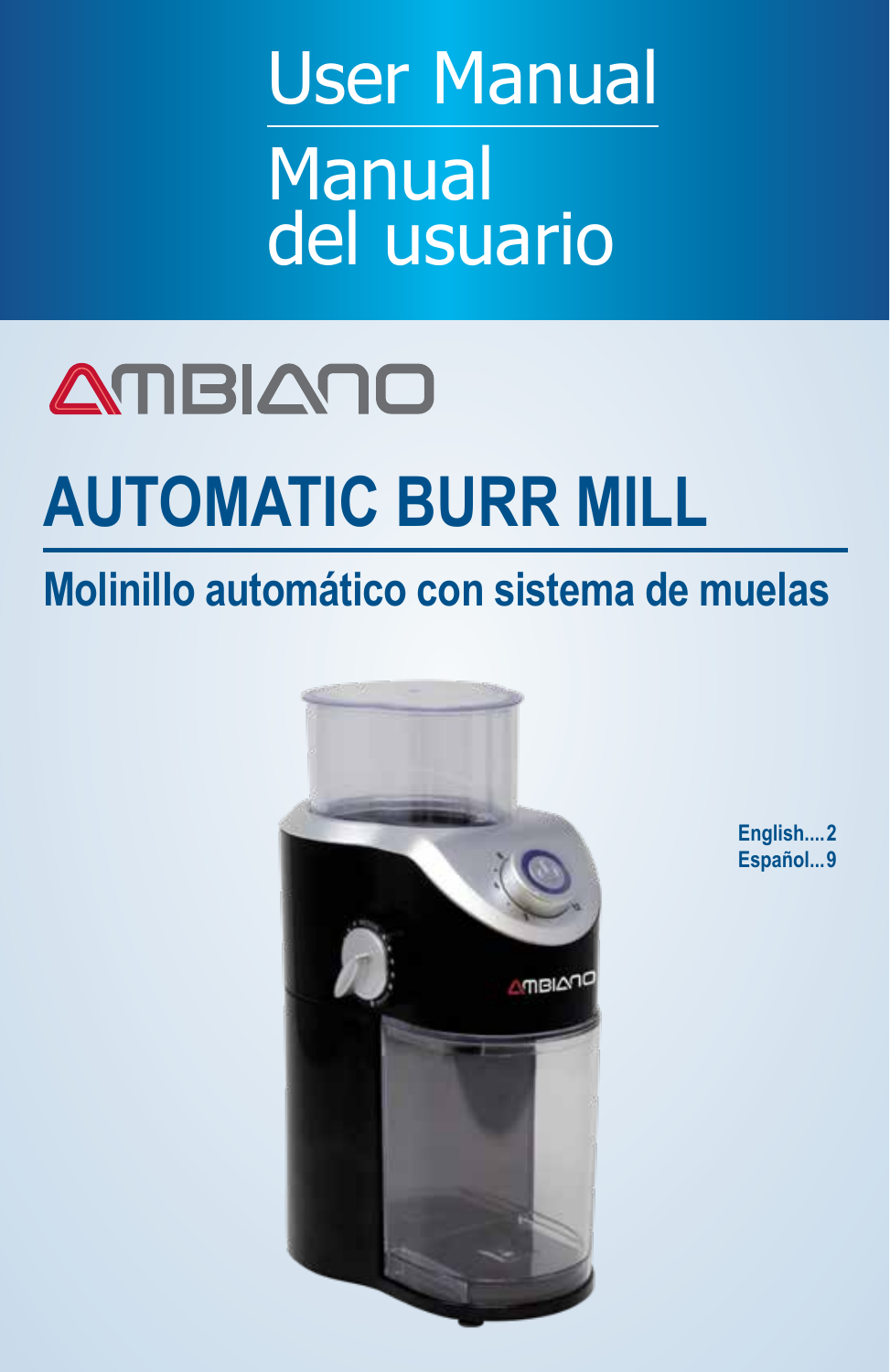# **Pack Contents / Parts**

- Bean hopper lid 1
- Bean hopper 2
- Start/stop button and on/off indicator light  $\boxed{3}$
- Cup selection dial 4
- Grinding chamber 5
- Grinding chamber lid 6
- Grinding chamber chute
- Grind level selection dial 8
- Housing 9
- Scoop / Cleaning brush 10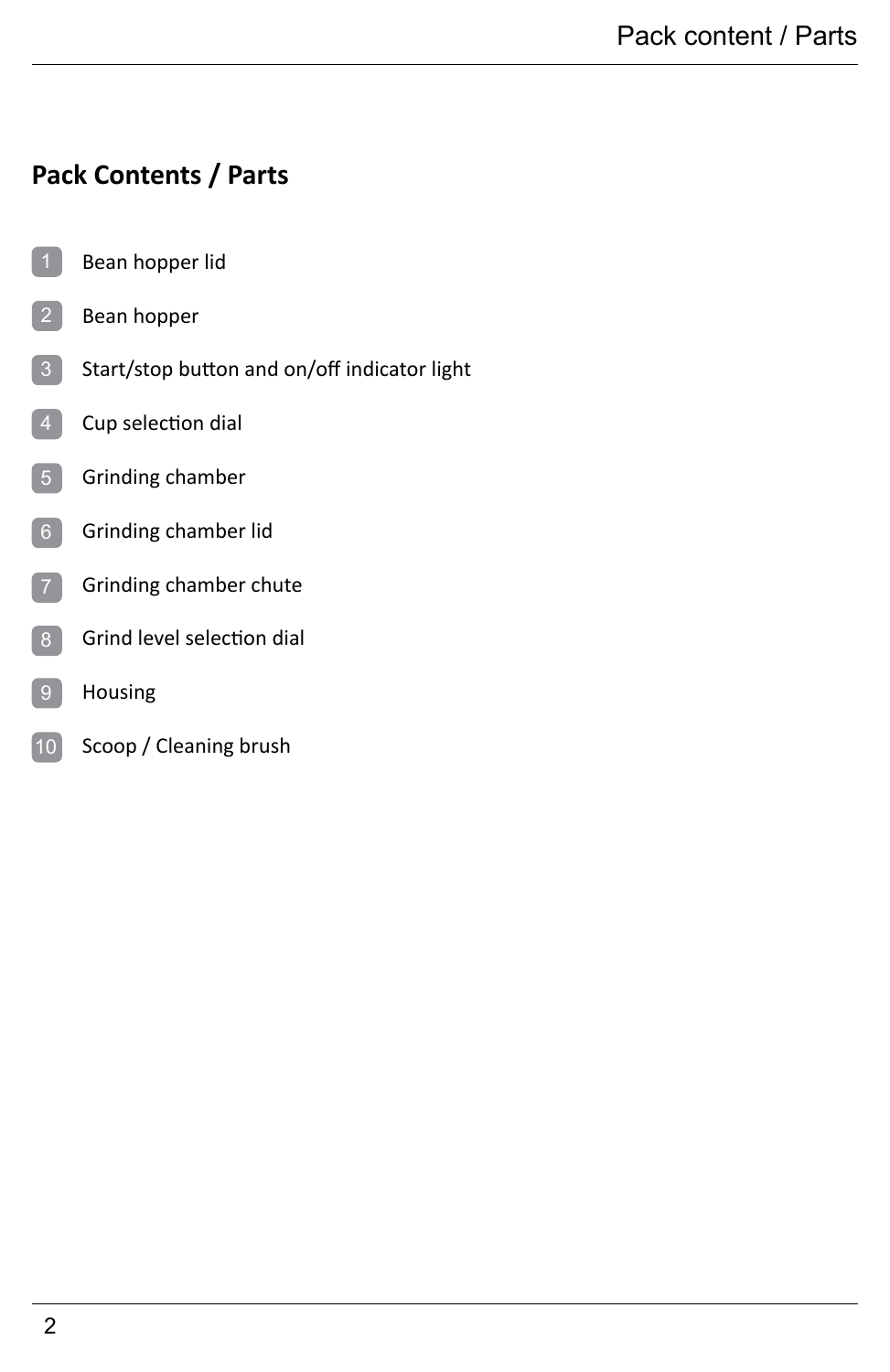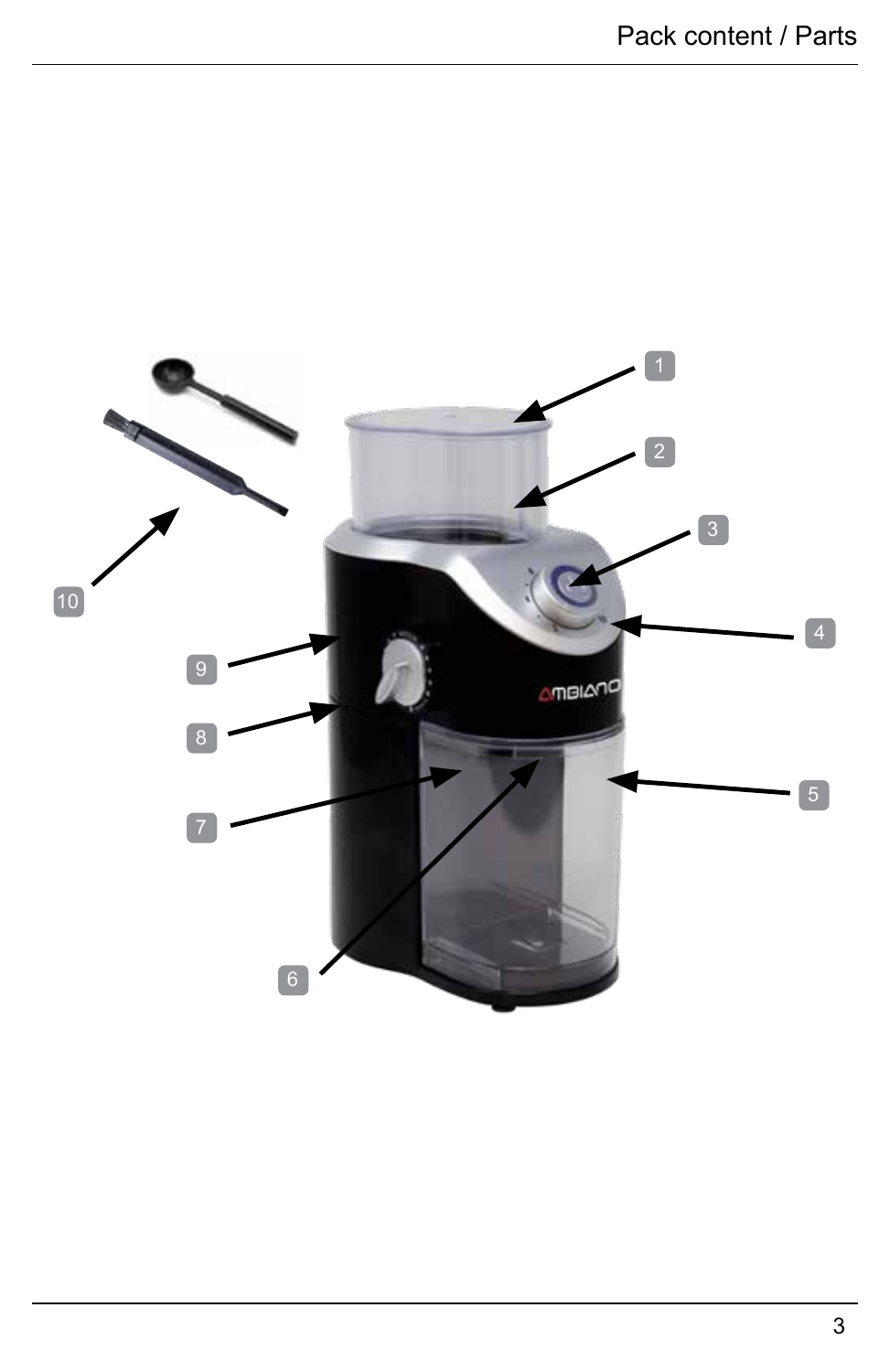# **Contents**

| <b>Safety</b>                        |
|--------------------------------------|
|                                      |
| Polarized plug instructions5         |
|                                      |
| Use                                  |
|                                      |
|                                      |
| Coffee measurement recommendations 6 |
|                                      |
| <b>Maintenance and storage</b>       |
|                                      |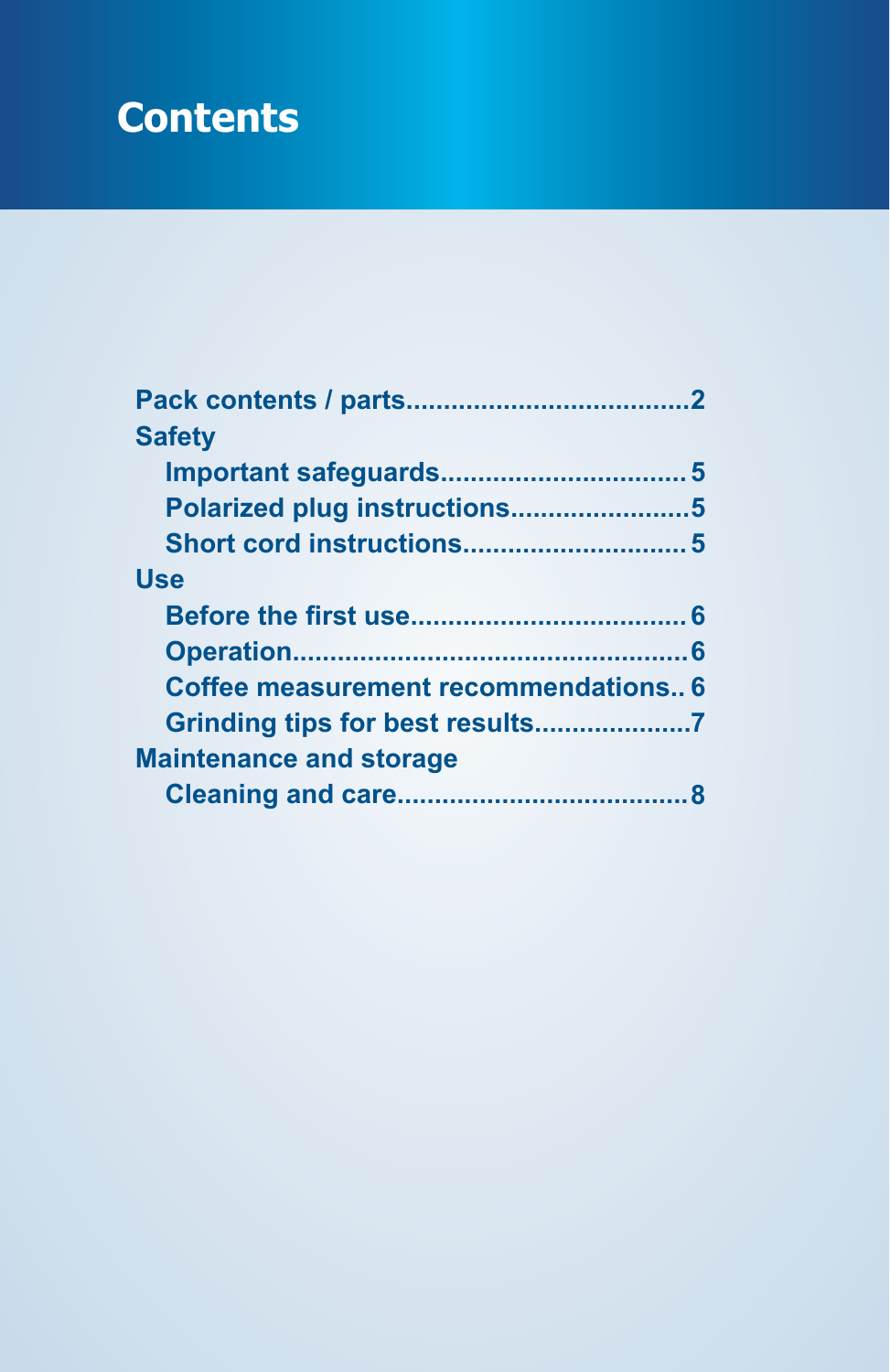# IMPORTANT SAFEGUARDS

#### **When using electrical appliances, basic safety precautions should always be followed, including the following:**

### **1. READ ALL INSTRUCTIONS**

- 2. Check that the voltage in your home corresponds to that stated on the rating label of the appliance.
- 3. To protect against electrical shock, always make sure the product is unplugged from the outlet before relocating, servicing, or cleaning.
- 4. To protect against electrical shock, do not immerse base, cord, plug, or the unit in water or other liquids.
- 5. Close supervision is necessary when any appliance is used by or near children.
- 6. Unplug from outlet when not in use and before cleaning. Allow to cool before putting on or taking off parts.
- 7. Avoid contacting moving parts.
- 8. Do not operate any appliance with a damaged cord or plug or after the appliance malfunctions or has been damaged in any manner. Return appliance to the nearest authorized service facility for examination, repair, or adjustment.
- 9. The use of accessory attachments not recommended by the appliance manufacturer may cause injuries.
- 10. Do not use outdoors.
- 11. Do not let cord hang over edge of table or counter, or touch hot surfaces.
- 12. Do not place on or near a hot gas or electric burner, or in a heated oven.
- 13. Check the appliance hopper for presence of foreign objects before using.
- 14. To disconnect, press the Start/Stop button, then remove the plug from the wall outlet.
- 15. Do not use appliance for other than intended use.

# SAVE THESE INSTRUCTIONS HOUSEHOLD USE ONLY

# **Polarized plug instructions**

This appliance is equipped with a polarized plug (one blade is wider than the other). To reduce the risk of electric shock, this plug will fit into the polarized outlet only one way. If the plug does not properly fit into the outlet at first, reverse it. If it still does not fit, contact a competent qualified electrician. **Do not attempt to modify the plug in any way.**

# **Short cord instructions**

A short power supply cord is provided to reduce the hazards resulting from becoming entangled in, or tripping over a longer cord. Extension cords may be used if care is exercised in their use.

- The electrical rating of the extension cord should be at least that of the appliance. If the electrical rating of the extension cord is too low, it could overheat and burn.
- The resulting extended cord should be arranged so that it will not drape over the counter top or tabletop where it can be pulled on by children or tripped over.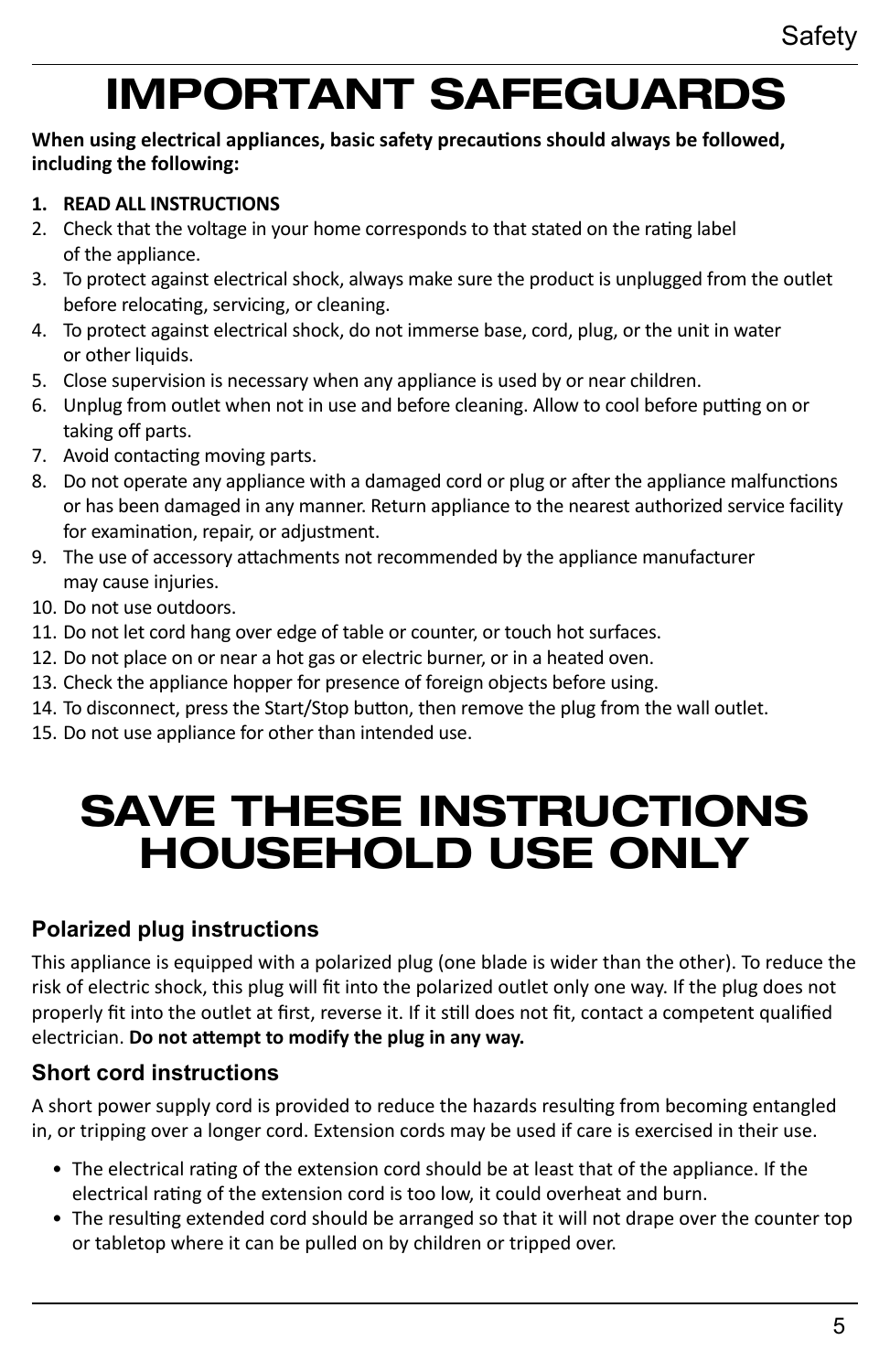## **Before the first use**

Before using the coffee grinder for the first time, thoroughly clean and dry the bean hopper, lid, grinding chamber and housing. Wipe the inside of the bean hopper very carefully with a damp cloth. Use the brush to clean the blade if necessary. Clean the removable chamber with warm soapy water. Dry thoroughly.

Be sure that grinder is unplugged before cleaning!

NEVER immerse base unit in water or any other liquid!

NEVER use abrasive cleansers, steel wool pads, or other abrasive materials.

# **Operation**

- Remove the lid from the grinding chamber and slide underneath the grinding chute. Ensure that chamber is securely attached to the unit.
- Remove the bean hopper lid and pour coffee beans into the bean hopper. Note: The coffee grinder has a capacity of 3.5 oz. Do not fill the coffee grinder beyond the MAX level.
- Place bean hopper lid on top of the bean hopper.
- Use the grind level selection dial to adjust the grind size to your desired level: fine, medium, coarse or custom settings.

**Note:** The grind size setting will change the output volume of grounds. A fine setting will produce less grounds while a coarse one will product more grounds when the same volume (cup) setting is used.

- Set the cup selection dial to the desired amount of grounds.
- Press and hold briefly the Power button to start the grinding process.
- The grinder will stop automatically when the selected quantity has been reached.

**Note:** You can stop the grinding process at any time by pressing the Power button again.

- Remove the coffee chamber to retrieve your freshly ground coffee.
- The cleaning brush can be used to remove dust from grind chamber chute located behind the removable grinding container.

#### **Coffee measurement reccomendations**

The following recommendations are for medium ground coffee:

| <b>CUPS OF COFFEE</b><br>(5 OZ. EACH) | <b>BEAN QUANTITY APPROXIMATE</b><br>(TABLESPOONS) |
|---------------------------------------|---------------------------------------------------|
| 2 Cups                                | 2 Tbsp.                                           |
| 4 Cups                                | 4 Tbsp.                                           |
| 6 Cups                                | 6 Tbsp.                                           |
| 8 Cups                                | 8 Tbsp.                                           |
| 10 Cups                               | 10 Tbsp.                                          |
| 12 Cups                               | 12 Tbsp.                                          |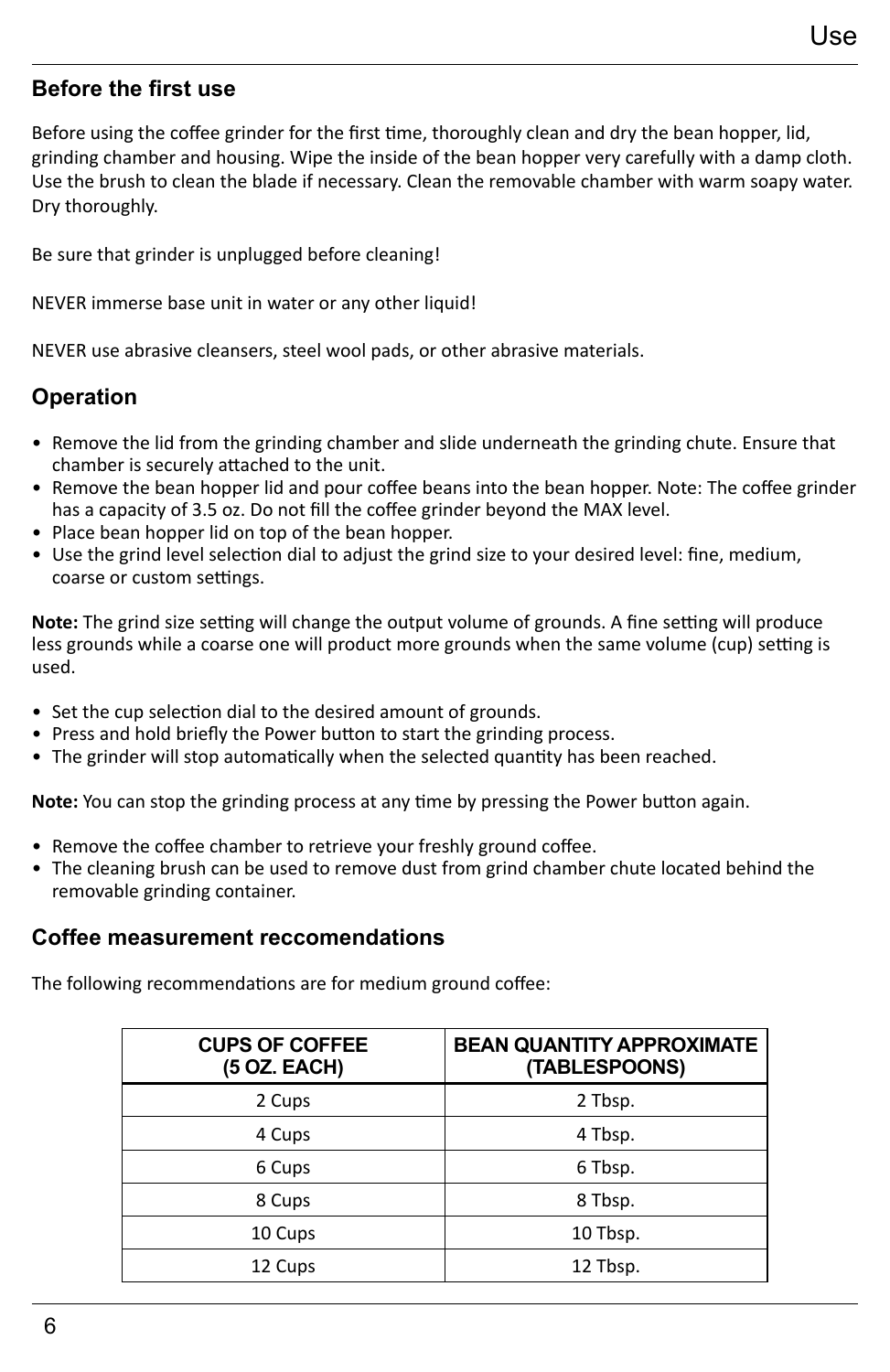- The amount of coffee beans required is about the same as the specified quantity of medium ground coffee tablespoons. For example: to make 2 tablespoons of ground coffee, you will need 2 tablespoons of beans.
- Grinding may be stopped by:
	- o The user you may press the Power button at any time to stop the grinding operation.
	- o An out of position ground coffee container.

**Note:** If the grinding container part is not correctly in place, the safety switches in the unit will not allow the grinder to work. All parts must be securely in place to safely use the burr mill.

# **Grinding tips for best results**

You may customize the above bean quantity recommendations for your needs, but always bear in mind the following:

- A coarser setting is required to brew coffee manually, in a percolator, using a French Press or for Cold Brew coffee preparation.
- Using finer grounds than required for an automatic drip coffee maker might cause the coffee to taste stronger than desired. If this happens, use less coffee grounds or change the grind setting to medium or try a different setting to obtain your desired result.
- Using coarser grounds than required for an automatic drip coffee maker might cause the coffee may taste weaker than desired. If this happens, use more coffee grounds to obtain your desired result. For a regular or stronger cup of coffee, it is recommended to use a medium to fine grind setting.
- Use a finer setting to brew espresso or cappuccino.
- This appliance is for coffee beans only.
- The ground coffee chamber and its lid must always be in place when using this appliance.
- Do not use the finest setting when grinding coffee for an automatic drip coffeemaker. The finer grounds may cause the coffee basket to overflow.
- To avoid overheating the motor, do not grind more than 2 full whole bean hoppers or 2 full 12-cup cycles without taking a break. Allow the motor to cool to room temperature at least 2 minutes between cycles.
- If the grinder stops working after running consecutive cycles, unplug the grinder from the wall outlet. Allow the unit to cool for at least an hour. Then plug grinder back in and use as needed.
- Flavored coffee beans may gum up the burrs and leave an oily residue when stored in the hopper for extended periods of time.
- It is recommended to clean the unit after every third use for best performance.
- After using, open the grinder to the coarsest setting and run empty to clear the grinding path.

**Note:** To keep your coffee beans as fresh as possible, do NOT store in the bean hopper for extended periods of time.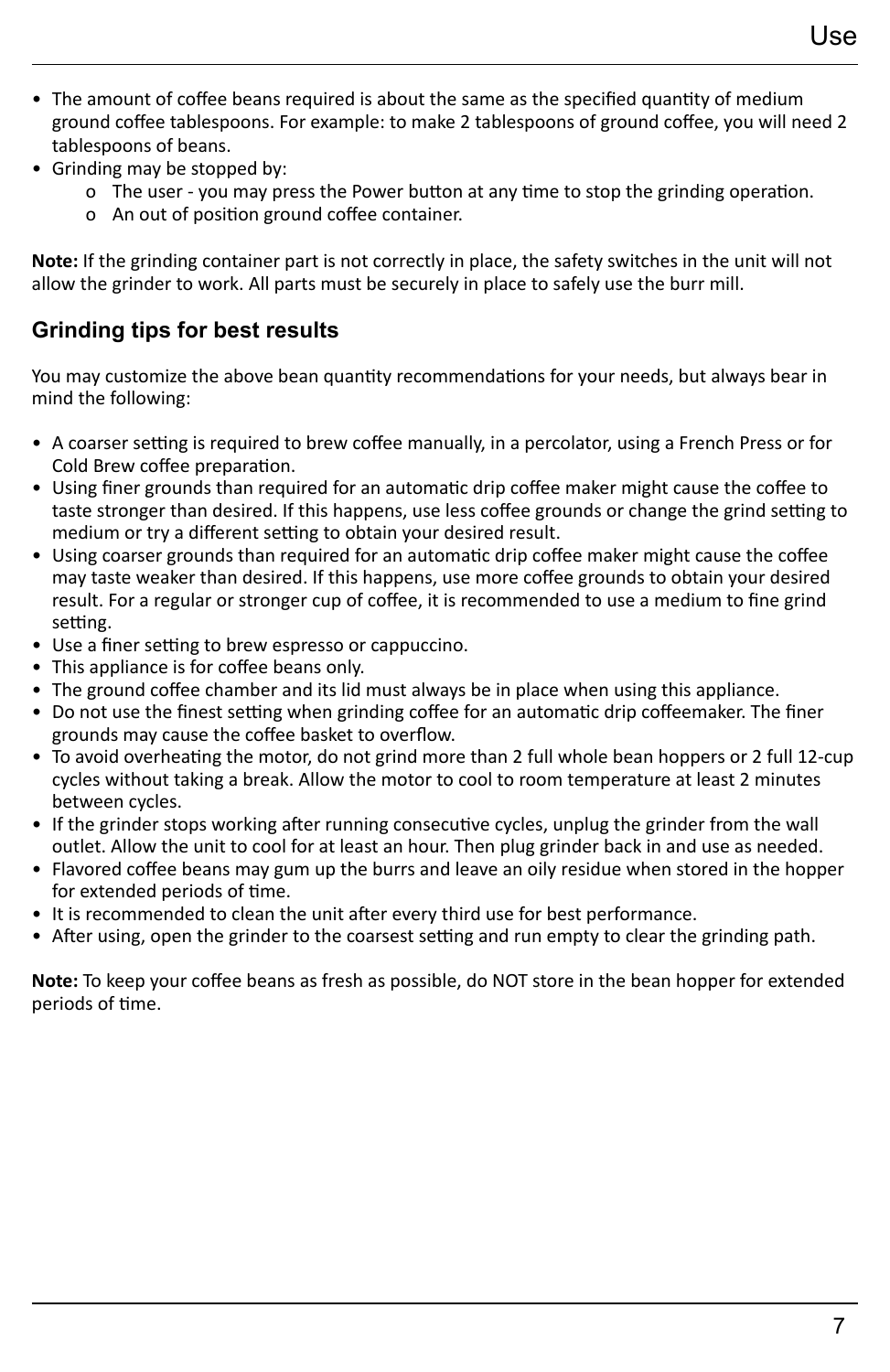## **Cleaning and maintenance**

Remember to clean your Automatic Burr Mill before using it for the first time. To ensure optimal mill function and durability, clean it regularly following these simple steps:

- Always unplug your grinder after use and before cleaning.
- Clean the bean hopper with the included cleaning brush and/or with a damp cloth.
- Clean the removable grinding chamber with warm soapy water. (Never use abrasive cleansers, steel wool pads or other abrasive materials.)

**CAUTION!** Never immerse the Automatic Burr Mill in water, in any other liquid or place in the dishwasher.

- Dry all the pieces thoroughly
- Place bean hopper lid back on the bean hopper
- Place chamber lid back on grinder chamber and then install into unit
- Use the cord storage to store the cord into the unit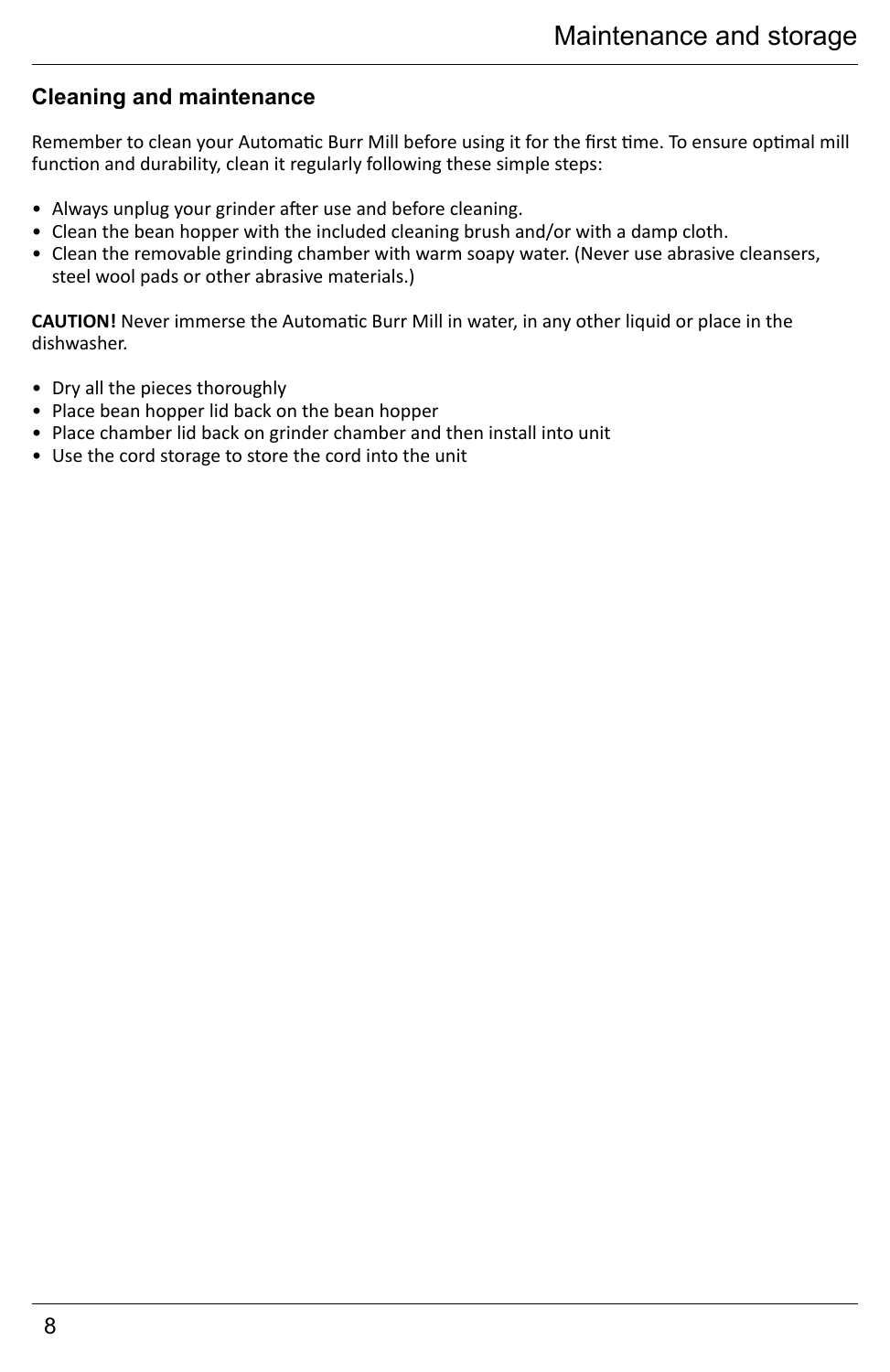# **Contenido del paquete / piezas**

- Tapa del recipiente para granos
- Recipiente para granos 2
- Botón de encendido/apagado y luz de encendido/apagado
- Dial de selección de taza
- Cámara de molienda
- Tapa de la cámara de molienda 6
- Conducto de la cámara de molienda
- Dial de selección del nivel de molienda 8
- Carcasa  $9$
- Cuchara y cepillo de limpieza 10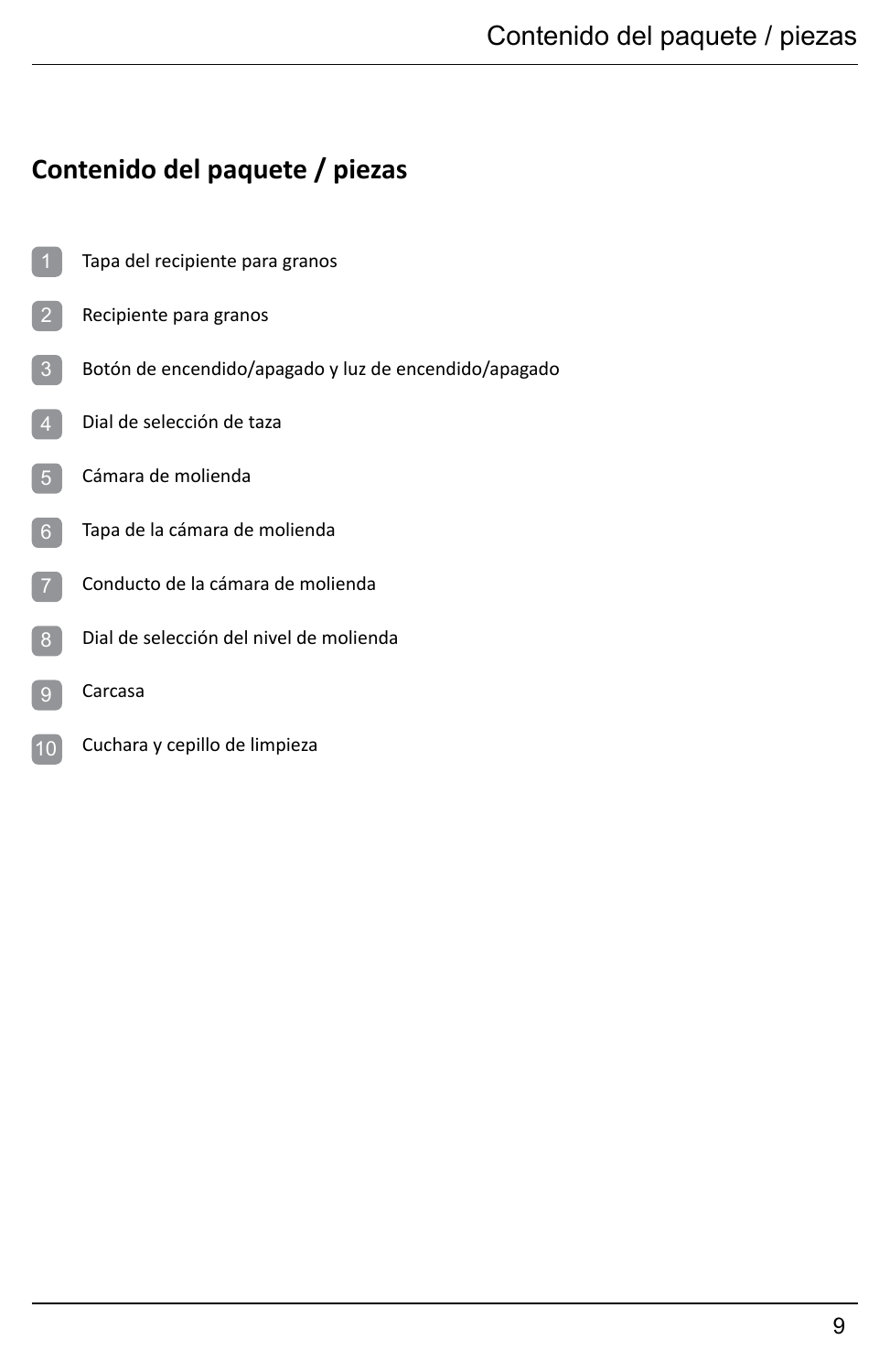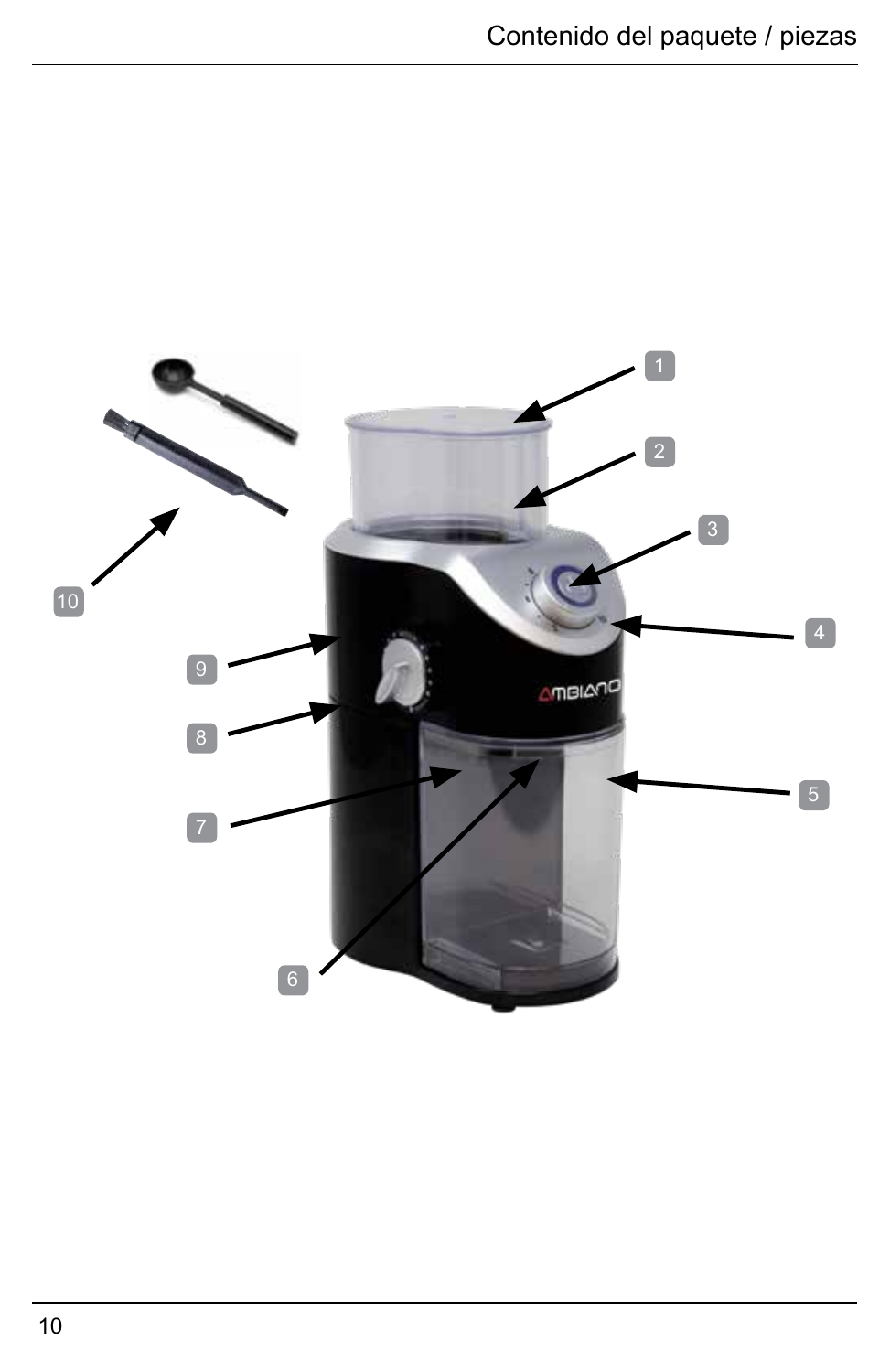# **Contenido**

| <b>Seguridad</b>                         |  |
|------------------------------------------|--|
| Medidas de seguridad importantes  12     |  |
| Instrucciones del enchufe polarizado  12 |  |
| Instrucciones del cable corto  13        |  |
| Uso                                      |  |
|                                          |  |
|                                          |  |
| Cantidades de café recomendadas  14      |  |
| Consejos para obtener los mejores        |  |
| resultados al moler el café  14          |  |
| Mantenimiento y almacenamiento           |  |
|                                          |  |
|                                          |  |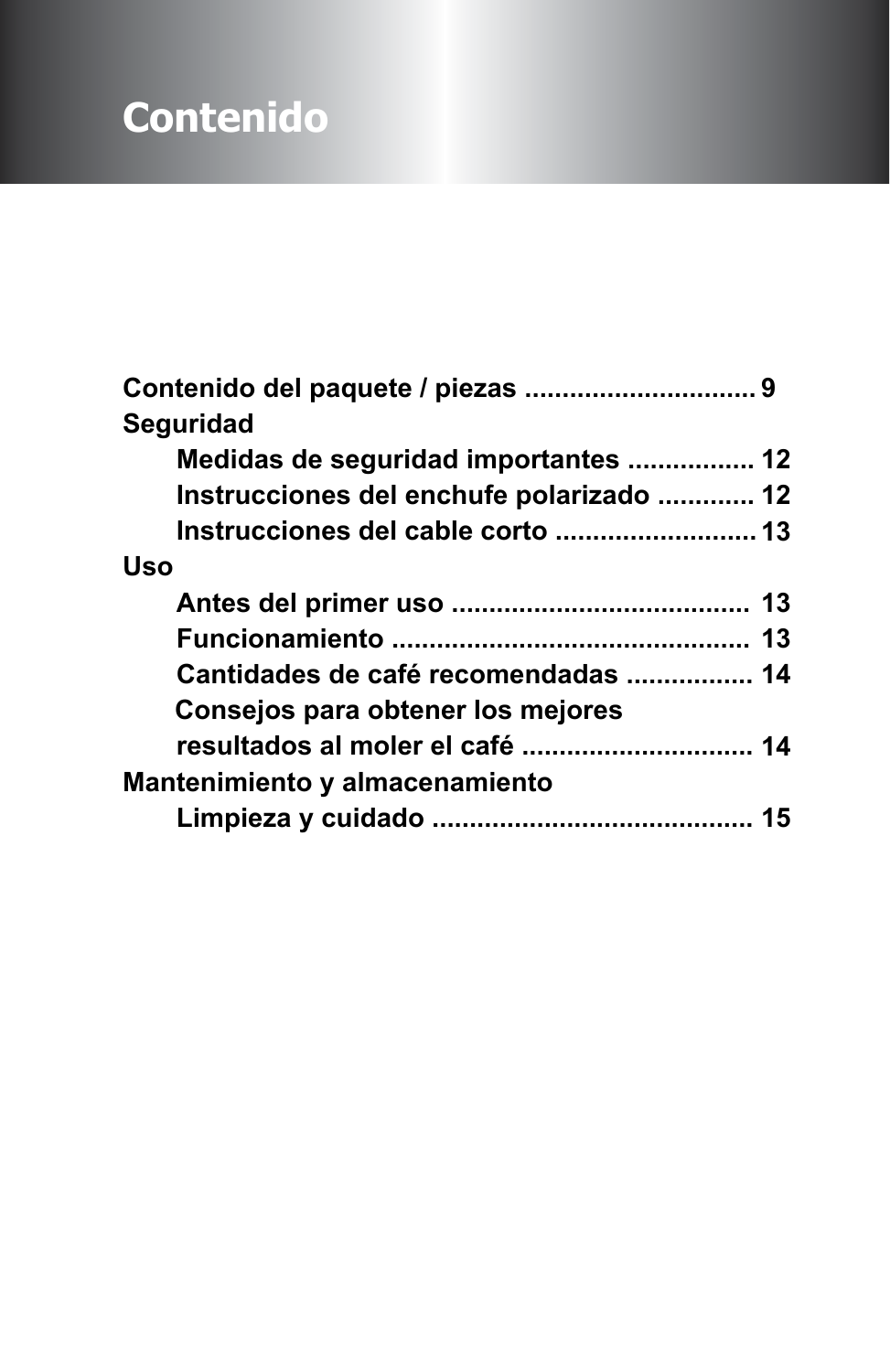# MEDIDAS DE SEGURIDAD IMPORTANTES

#### **Al usar aparatos electrodomésticos, se deben tener en cuenta precauciones de seguridad básicas, entre ellas:**

- **1. LEA TODAS LAS INSTRUCCIONES.**
- 2. Compruebe que la tensión de su vivienda corresponde a la indicada en la placa de características del aparato.
- 3. Para protegerse contra descargas eléctricas, asegúrese siempre de que el producto esté desenchufado del tomacorriente antes de reubicarlo, repararlo o limpiarlo.
- 4. Para protegerse contra descargas eléctricas, no sumerja la base, el cable, el enchufe o la unidad en agua u otros líquidos.
- 5. Es necesaria una atenta supervisión cuando el aparato es usado por niños o cerca de estos.
- 6. Desconecte el aparato del tomacorriente cuando no esté en uso y antes de limpiarlo. Deje que se enfríe antes de poner o quitar las partes.
- 7. Evite el contacto con las piezas móviles.
- 8. No opere ningún aparato con un cable o enchufe dañado, después de una avería o si se ha dañado de cualquier manera. Devuelva el aparato al centro de servicio técnico autorizado más cercano para su revisión, reparación o ajuste.
- 9. El uso de accesorios o aditamentos no recomendados por el fabricante del aparato puede causar lesiones.
- 10. No utilice el aparato al aire libre.
- 11. No deje que el cable eléctrico cuelgue cerca o sobre el borde de una mesa o mostrador, o que toque las superficies calientes.
- 12. No lo coloque sobre o cerca de una hornilla eléctrica de gas o eléctrica ni en un horno caliente.
- 13. Antes de usar el molinillo, inspeccione el recipiente para granos para asegurarse de que no contenga objetos extraños.
- 14. Para desconectarlo, pulse el botón de inicio/parada y, a continuación, saque el enchufe del tomacorriente.
- 15. No utilice el aparato para un uso que no sea el previsto.

# GUARDE ESTAS INSTRUCCIONES PARA USO DOMÉSTICO SOLAMENTE

# **Instrucciones del enchufe polarizado**

Este aparato está equipado con un enchufe polarizado (una clavija es más ancha que la otra). Para reducir el riesgo de descarga eléctrica, este enchufe entra en el tomacorriente polarizado en un solo sentido. Si el enchufe no entra completamente en el tomacorriente, gire el enchufe. Si aun así no encaja, contacte a un técnico electricista competente. **No intente modificar el enchufe de ninguna manera.**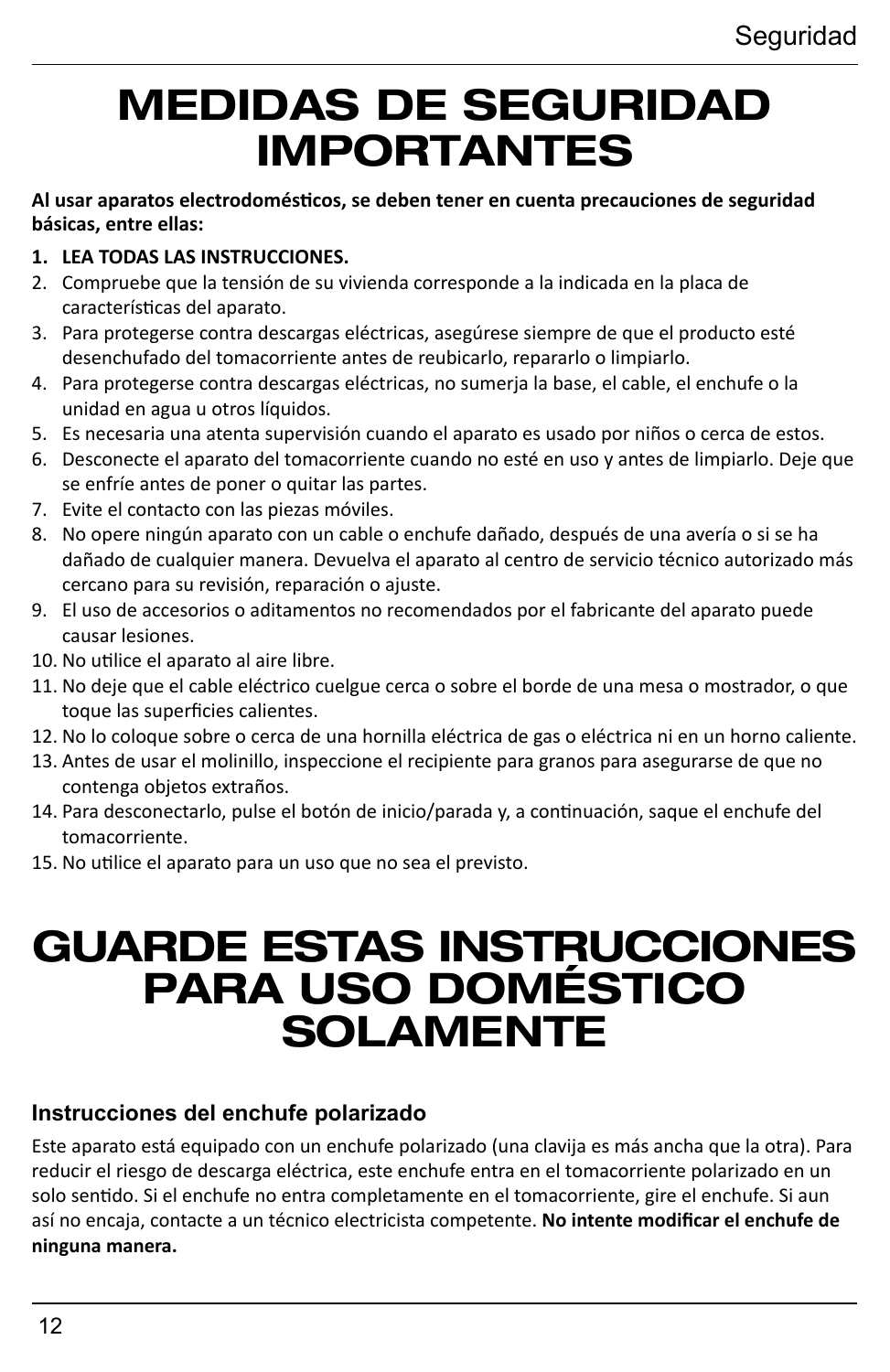# **Instrucciones sobre el cable corto**

Se proporciona un cable de alimentación corto para reducir los riesgos de que se enrede o tropiece con un cable largo. Los cables de extensión pueden usarse si se tiene cuidado en su uso.

- La clasificación eléctrica del cable de extensión debe ser al menos igual a la del aparato. Si la clasificación eléctrica del cable de extensión es demasiado baja, este podría recalentarse e incendiarse.
- El cable extendido resultante debe colocarse de manera que no cuelgue de una encimera o mesa de donde los niños pudieran halarlo o tropezar con él.

Uso

# **Antes del primer uso**

Antes de usar el molinillo de café por primera vez, limpie y seque el recipiente para granos, la tapa, la cámara de molienda y la carcasa. Limpie el interior del recipiente para granos con mucho cuidado con un paño húmedo. Use el cepillo para limpiar la cuchilla si es necesario. Limpie la cámara extraíble con agua tibia y jabón. Seque bien.

¡Asegúrese de que el molinillo esté desenchufado antes de limpiarlo!

¡No sumerja NUNCA la base de la unidad en agua o cualquier otro líquido!

No use NUNCA limpiadores abrasivos, estropajos metálicos o materiales abrasivos de otro tipo.

# **Funcionamiento**

- Quite la tapa de la cámara de molienda e introdúzcala debajo del conducto de molienda. Asegúrese de que la cámara esté firmemente acoplada a la unidad.
- Quite la tapa del recipiente para granos y vierta los granos de café en el recipiente. No llene el molinillo de café por encima del nivel máximo.
- Coloque la tapa del recipiente para granos encima del recipiente para granos.
- Use el dial de selección del nivel de molienda para ajustar el tamaño de molienda al nivel deseado: ajuste fino, medio, grueso o personalizado.

**Nota:** Al cambiar el tamaño de molienda se cambiará el volumen de granos molidos. Un tamaño fino producirá menos granos molidos, mientras que uno grueso producirá más granos molidos cuando se use la misma posición de tamaño de taza.

- Ponga el dial de selección de taza en el ajuste correspondiente a la cantidad de granos molidos que desee.
- Pulse y mantenga presionado brevemente el botón de Inicio/Parada para comenzar el proceso de molienda.
- El molinillo se detendrá automáticamente una vez alcanzada la cantidad seleccionada.

**Nota:** Puede detener el proceso de molienda en cualquier momento presionando el botón de Inicio/ Parada de nuevo.

- Extraiga la cámara con el café para sacar el café recién molido.
- El cepillo de limpieza puede usarse para limpiar los restos del conducto de la cámara de molienda situada detrás de la cámara de molienda extraíble.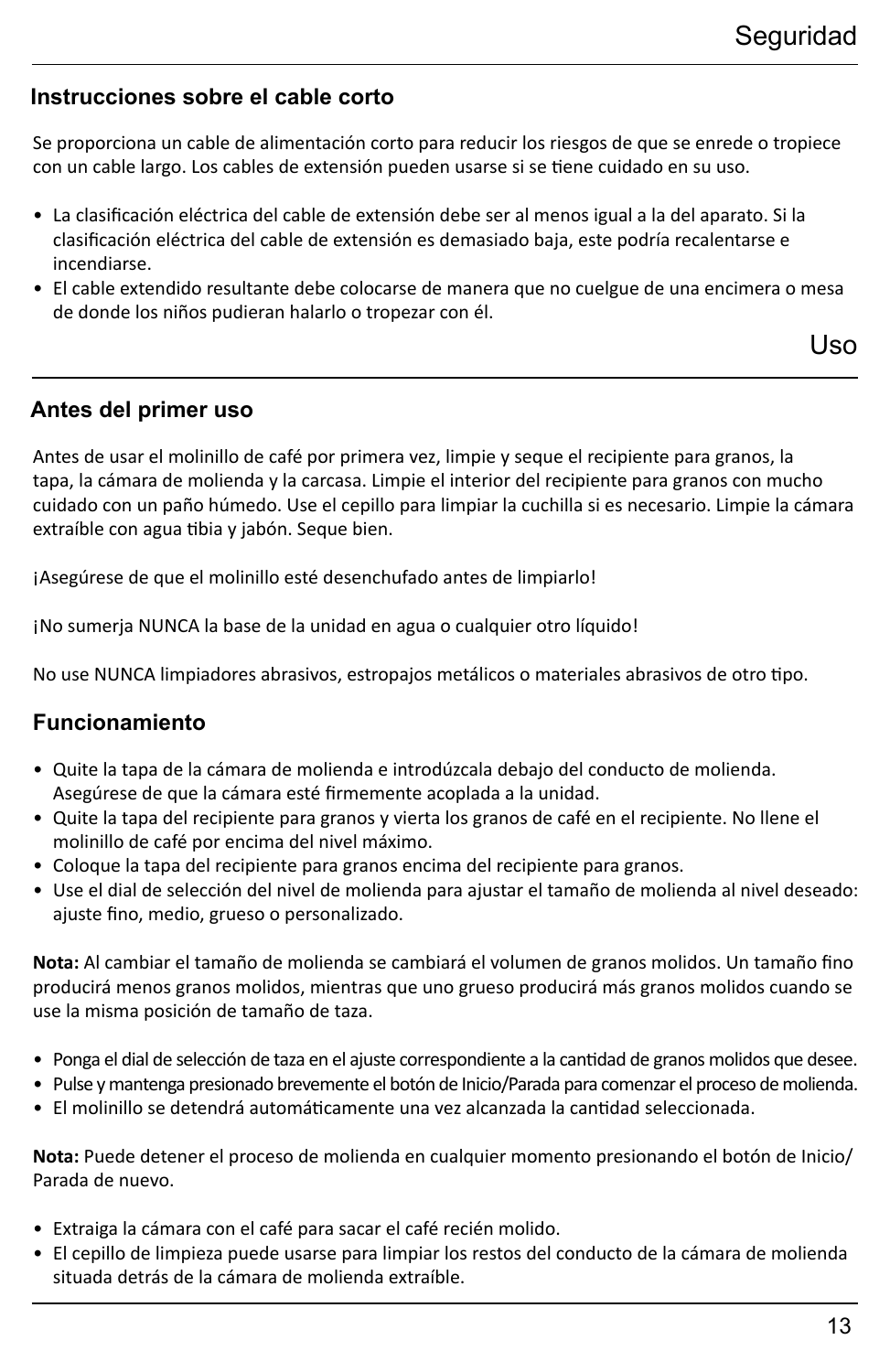# **Cantidades de café recomendadas**

| TAZAS DE CAFÉ (5 ONZAS /<br>150 ML CADA UNA) | <b>CANTIDAD APROXIMADA DE</b><br><b>GRANOS DE CAFÉ (CUCHARADAS)</b> |
|----------------------------------------------|---------------------------------------------------------------------|
| 2 Tazas                                      | 2 Cucharadas                                                        |
| 4 Tazas                                      | 4 Cucharadas                                                        |
| 6 Tazas                                      | 6 Cucharadas                                                        |
| 8 Tazas                                      | 8 Cucharadas                                                        |
| 10 Tazas                                     | 10 Cucharadas                                                       |
| 12 Tazas                                     | 12 Cucharadas                                                       |

Las recomendaciones siguientes son para café con un molido medio:

- La cantidad de granos de café que se requiere es aproximadamente la misma que la cantidad especificada de cucharadas de granos de café con un molido medio. Por ejemplo: para hacer 2 cucharadas de café molido, se necesitarán 2 cucharadas de granos.
- La molienda puede interrumpirse por:
	- o El usuario: puede presionar el botón de Encendido/Apagado en cualquier momento para detener la operación de molienda.
	- o La cámara de molienda está mal colocada.

**Nota:** Si la cámara de molienda no está colocada correctamente, los interruptores de seguridad de la unidad no permitirán que el molinillo se encienda. Todas las piezas deben estar bien colocadas para usar el molinillo de café con seguridad.

# **Consejos para obtener los mejores resultados al moler el café**

Las cantidades de café recomendadas anteriormente pueden ajustarse para adaptarlas a sus necesidades, pero siempre debe tenerse en cuenta lo siguiente:

- Se requiere un ajuste más grueso para colar el café manualmente, en una percoladora, utilizando una prensa francesa o para preparar café frío.
- Usar café molido más fino que el requerido para una cafetera de goteo automática puede hacer que el café tenga un sabor más fuerte de lo deseado. Si esto sucede, use menos granos de café o cambie el ajuste de molienda a medio o pruebe a usar un ajuste diferente para obtener el resultado deseado.
- Usar café molido más grueso que el requerido para una cafetera de goteo automática puede hacer que el café tenga un sabor más débil de lo deseado. Si esto sucede, use más café molido para obtener el resultado deseado. Para preparar una taza de café normal o más fuerte, se recomienda usar un ajuste de molienda de medio a fino.
- Use un ajuste más fino para preparar café expreso or capuchino.
- Este aparato es para granos de café, únicamente.
- La cámara de molienda y la tapa siempre deben estar en su sitio al usar este aparato.
- No use el ajuste más fino al moler café para una cafetera de goteo automática. Usar granos molidos finos puede hacer que la canasta del café se desborde.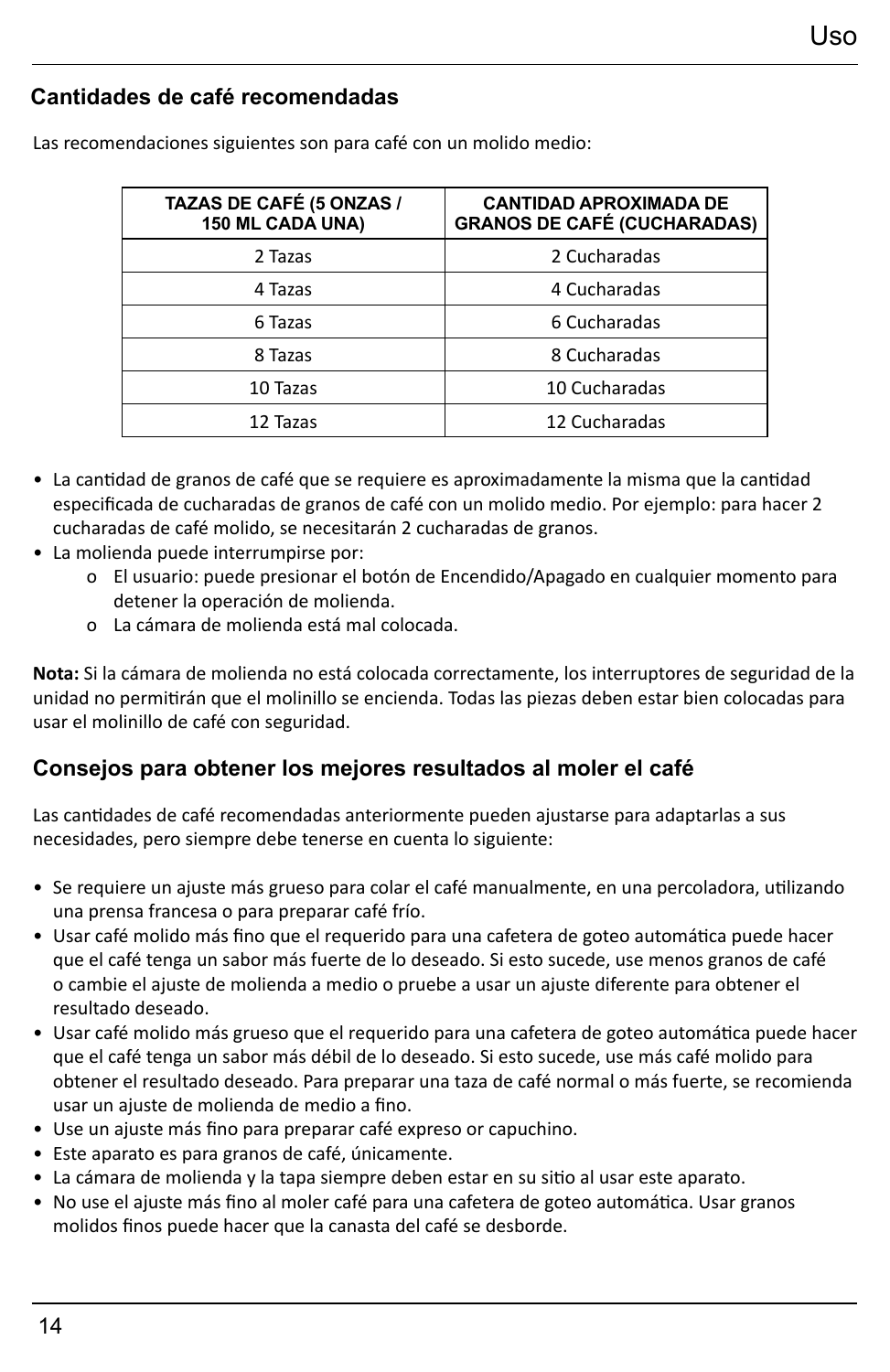- Para evitar que el motor se sobrecaliente, no muela más de 2 recipientes llenos de granos de café o dos ciclos completos de 12 tazas sin parar. Permita que el motor se enfríe a temperatura ambiente por al menos 2 minutos entre ciclos.
- Si el molinillo deja de funcionar después de usarse durante varios ciclos consecutivos, desenchúfelo del tomacorriente. Permita que la unidad se enfríe por al menos una hora. Trascurrido ese tiempo, vuelva a enchufarlo para seguir usándolo.
- Los granos de café saborizados pueden ensuciar las muelas y dejar un residuo aceitoso si se dejan en el recipiente para granos por períodos prolongados.
- Se recomienda limpiar la unidad cada tres usos para obtener el mejor rendimiento.
- Después del uso, ponga el molinillo en el ajuste más grueso y hágalo funcionar en vacío para limpiar las muelas.

**Nota:** Para mantener los granos de café lo más frescos posible, NO los deje en el recipiente para granos durante períodos prolongados.

# Mantenimiento y almacenamiento

# **Limpieza y mantenimiento**

Recuerde limpiar el molinillo antes de usarlo por primera vez. Para garantizar un funcionamiento óptimo y la durabilidad del molinillo, siga estos sencillos pasos para limpiarlo periódicamente:

- Desenchufe siempre el molinillo después de usarlo y antes de limpiarlo.
- Limpie el recipiente para granos de café con el cepillo de limpieza incluido y/o con un paño húmedo.
- Limpie la cámara de molienda extraíble con agua tibia y jabón (no use NUNCA limpiadores abrasivos, estropajos metálicos o materiales abrasivos de otro tipo).

**¡PRECAUCIÓN!** No sumerja nunca el molinillo en agua o en cualquier otro líquido ni lo lave en el lavavajillas.

- Seque todas las piezas completamente.
- Vuelva a poner la tapa del recipiente para granos encima del recipiente para granos.
- Vuelva a poner la tapa de la cámara en la cámara de molienda y colóquela en la unidad.
- Guarde el cable en el espacio de la unidad destinado para dicho fin.